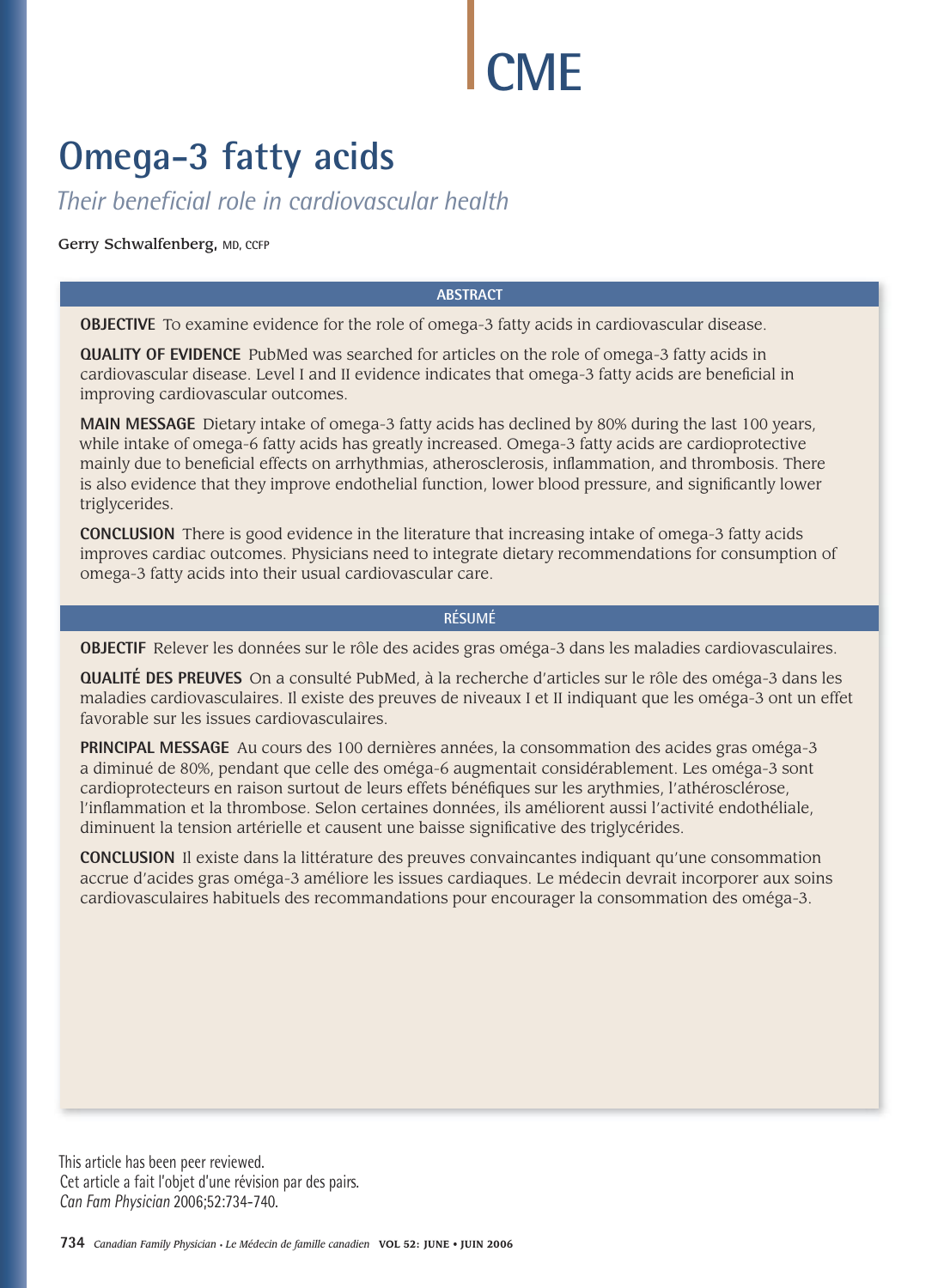Ultimate last decade, the amount of research on<br>
omega-3 fatty acids has increased substantially. As<br>
a result, new guidelines recommend that patients<br>
at risk of cardiovascular (CV) disease increase their distants omega-3 fatty acids has increased substantially. As a result, new guidelines recommend that patients at risk of cardiovascular (CV) disease increase their dietary intake of omega-3 fatty acids. This article looks at the role of omega-3 fatty acids of marine (eicosapentenoic acid [EPA], docosahexaenoic acid [DHA]) and plant (alpha-linolenic acid [ALA]) origin in CV health in order to bring family physicians up-to-date on current evidence.

#### **Quality of evidence**

Studies providing level I, II, and III evidence of the benefits of omega-3 fatty acids are reviewed in this article. MEDLINE was searched using the words "omega-3 fatty acids" and "fish oil" combined with "hypertension," "coronary artery disease," and "hypertriglyceridemia." Trials involving humans were chosen.<sup>1-16</sup>

#### **Omega-3 and omega-6 fatty acids**

The lipids essential for health are the omega-3 and omega-6 polyunsaturated fatty acids (PUFA).17 Interest in omega-3 fatty acids began in 1972. Studies by Bang and Dyerberg<sup>3</sup> showed that Greenland Inuit who consumed a diet high in protein and fat (mainly from fish) had significantly lower total cholesterol  $(P < .005)$ , low-density lipoprotein (LDL)(*P* < .02), and triglyceride (*P* < .005) levels than most other people had.

Since then, much has been learned about the interaction of omega-6 and omega-3 fatty acids in CV disease and about the ratio between omega-6 and omega-3 fatty acids.18,19 Dietary intake of omega-3 fatty acids has decreased, and dietary intake of omega-6 fatty acids has substantially increased during the last 100 years due to greater use of vegetable oils high in omega-6 fatty acids.18,20 The ratio of omega-6 to omega-3 was about 1.5:1 as recently as 200 years ago and now is estimated at  $16:1$  in the average North American diet.<sup>18</sup> This has resulted in a diet high in omega-6 fatty acids and deficient in omega-3 fatty acids.<sup>21</sup>

Omega-6 and omega-3 fatty acids compete for the same enzymes. An increase in the diet of one decreases metabolism of the other.<sup>22</sup> Omega-6 fatty acid metabolites

#### **Levels of evidence**

**Level I:** At least one properly conducted randomized controlled trial, systematic review, or meta-analysis **Level II:** Other comparison trials, non-randomized, cohort, case-control, or epidemiologic studies, and preferably more than one study

**Level III:** Expert opinion or consensus statements

Dr Schwalfenberg *is a family physician in full-time solo practice. He is a member of the Department of Family Practice at the Misericordia Hospital in Edmonton, Alta.*

# **Omega-3 fatty acids CME**

result in prostaglandins that are inflammatory; omega-3 fatty acids result in prostaglandins that are anti-inflammatory. The actions of omega-3 fatty acids on the CV system are listed in Table 1.<sup>1,2,23-33</sup> Omega-3 fatty acids have antiarrhythmic effects, including preventing atrial fibrillation<sup>23,24</sup>; antithrombotic action<sup>25</sup>; antiatherogenic effects<sup>26</sup>; anti-inflammatory effects<sup>27,28</sup>; and the ability to improve endothelial function,<sup>29</sup> lower blood pressure, $1,2$ lower triglyceride levels,<sup>30</sup> increase high-density lipoprotein (HDL) levels,<sup>31</sup> and decrease apolipoprotein B-100.<sup>32</sup>

|                                                                       | ravic i. Cardiovascular criccis or omicya o latty acius                                                                                                                                                                                            |
|-----------------------------------------------------------------------|----------------------------------------------------------------------------------------------------------------------------------------------------------------------------------------------------------------------------------------------------|
| <b>CARDIOVASCULAR EFFECT</b>                                          | <b>MECHANISM</b>                                                                                                                                                                                                                                   |
| Antiarrhythmic                                                        | Improves membrane fluidity <sup>23</sup><br>Prevents atrial fibrillation <sup>24</sup>                                                                                                                                                             |
| Antithrombotic                                                        | Inhibits platelet aggregation <sup>25</sup>                                                                                                                                                                                                        |
| Antiatherogenic                                                       | Inhibits intimal hyperplasia <sup>26</sup>                                                                                                                                                                                                         |
| Anti-inflammatory                                                     | Reduces production of omega-6<br>proinflammatory eicosanoid<br>(prostaglandin) <sup>27</sup><br>Reduces C-reactive protein <sup>28</sup>                                                                                                           |
| Improves endothelial<br>function                                      | Direct effect on endothelial<br>vasomotor function <sup>29</sup>                                                                                                                                                                                   |
| Lowers blood pressure                                                 | By the 3 previous cardiovascular<br>effects <sup>1,2</sup>                                                                                                                                                                                         |
| Improves lipid<br>parameters and<br>cardiovascular risk<br>parameters | Inhibits synthesis of hepatic<br>triglycerides and very low-density<br>lipoprotein resulting in lower<br>triglyceride levels <sup>30</sup><br>Raises high-density lipoprotein<br>$levels^{31}$<br>Lowers apolipoprotein B-100 levels <sup>32</sup> |
| Data from Din et al. <sup>33</sup>                                    |                                                                                                                                                                                                                                                    |

### **Table 1. Cardiovascular effects of omega-3 fatty acids**

#### **Hypertension**

Trials are listed in **Table 2**.<sup>1-16</sup> Geleijnse et al<sup>1</sup> did a metaanalysis of 36 randomized trials (22 of which were double blind) carried out between 1966 and 2001 (level I evidence). The meta-analysis showed that consuming an average of 3.7  $g/d$  of fish oil reduced systolic blood pressure (BP) by 2.1 mm Hg  $(P < .01)$  and diastolic BP by 1.6 mm Hg (*P* < .01). The BP-lowering effects were greater in people older than 45 years and in those whose BP was higher than 140/90 mm Hg.

A meta-analysis (level I evidence) done by Appel et al2 found a significant reduction in BP (5.5 mm Hg systolic BP and 3.5 mm Hg diastolic BP) in untreated hypertensive patients taking supplements of more than 3 g/d of omega-3 PUFA. High doses were required to achieve these results, and patients' acceptance of the fishy taste and subsequent belching was poor (*P* < .001). Most trials lasted less than 3 months, so the long-term benefits are unclear.

#### **Heart disease**

Bang and Dyerberg<sup>3</sup> and Dyerberg et al<sup>4</sup> did epidemiologic studies (level II evidence) to establish the cardioprotective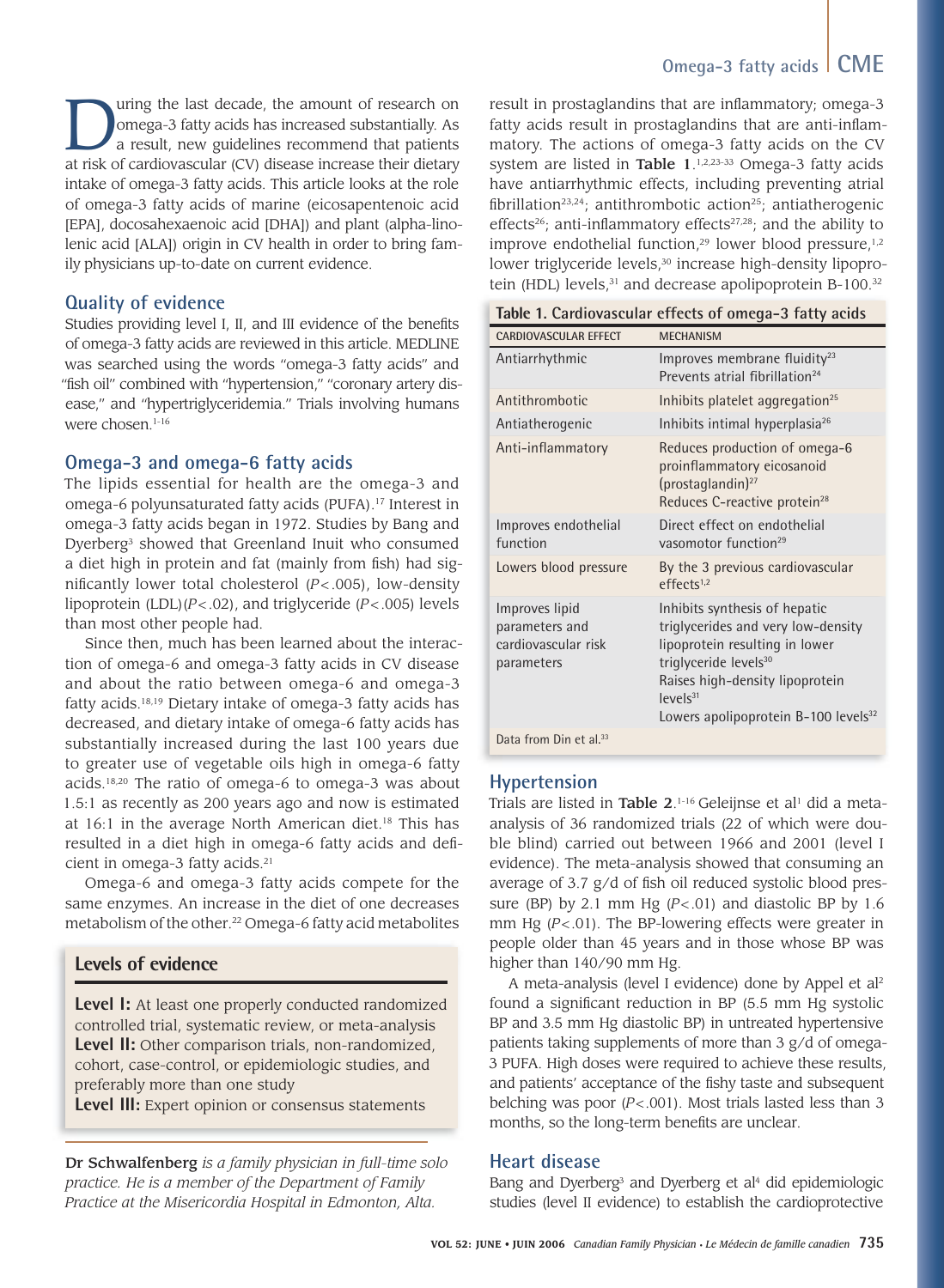# **CME Omega-3 fatty acids**

| <b>STUDIES</b>                                      | Table 2. Characteristics of studies on use of fish on<br><b>SUBJECTS</b>  | <b>DESIGN</b>                                                          | P VALUE                                         | <b>COMMENTS</b>                                                                                                   |  |
|-----------------------------------------------------|---------------------------------------------------------------------------|------------------------------------------------------------------------|-------------------------------------------------|-------------------------------------------------------------------------------------------------------------------|--|
| <b>HYPERTENSION</b>                                 |                                                                           |                                                                        |                                                 |                                                                                                                   |  |
| Geleijnse et al <sup>1</sup>                        | Weighted according to<br>size of trial                                    | Meta-regression<br>analysis of 36 trials<br>(22 were double-<br>blind) | < 0.01                                          | Large doses of fish oil required                                                                                  |  |
| Appel et al <sup>2</sup>                            | 291 untreated<br>hypertensive patients                                    | Meta-analysis of 17<br>controlled clinical<br>trials                   | < .01                                           | Patients' acceptance of fishy taste and<br>belching was poor $(P<.001)$<br>Long-term efficacy was unclear         |  |
| <b>HEART DISEASE</b>                                |                                                                           |                                                                        |                                                 |                                                                                                                   |  |
| Bang and Dyerberg <sup>3</sup>                      | 130 Greenlandic Eskimos<br>living on the west coast<br>of Greenland       | Epidemiologic study                                                    | < .005<br>< .02<br>< .005                       | Lower triglyceride,<br>total cholesterol,<br>low-density lipoprotein, and very low-<br>density lipoprotein levels |  |
| Dyerberg et al <sup>4</sup>                         | 316 Greenlandic Eskimos<br>living in Denmark                              |                                                                        | $-.01$                                          | Significant increase in HDL levels in men<br>(~40%); nonsignificant increase in women                             |  |
| Dewailly et al <sup>5</sup>                         | 422 men and 495<br>women, all James Bay<br>Cree                           | Epidemiologic study                                                    | < .02                                           | Increased intake of omega-3 fatty acids<br>had a positive effect on hypertension and<br>ischemic heart disease    |  |
| Diet and Reinfarction<br>Trial (DART) <sup>6</sup>  | 2033 men                                                                  | <b>RCT</b>                                                             | < .05                                           | 29% reduction in 2-year all-cause<br>mortality                                                                    |  |
| Lyon Diet Heart<br>Study <sup>7</sup>               | 605 men                                                                   | Secondary prevention<br>trial                                          | < .0002                                         | Three end points examined (see text)                                                                              |  |
| Indo-Mediterranean<br>Diet Heart Study <sup>8</sup> | 1000 patients                                                             | Single-blind RCT                                                       | < .001                                          | Three end points examined (see text)                                                                              |  |
| GISSI-Prevenzione<br>trial <sup>9,10</sup>          | 11324 patients                                                            | Open-label RCT                                                         | .01                                             | Risk of sudden cardiac death reduced most                                                                         |  |
| Bucher et al <sup>11</sup>                          | 15806 patients: 7951 in<br>intervention groups;<br>7855 in control groups | Meta-analysis of 11<br>trials                                          | < .001<br>< .001<br>< 01                        | Reduction in overall mortality,<br>fatal myocardial infarction, and<br>sudden cardiac death                       |  |
| Nilsen et al <sup>12</sup>                          | 300 patients with a high<br>intake of fish                                | Double-blind<br>crossover trial                                        | <b>Not</b><br>significant<br>< .0001<br>< .0016 | Secondary prevention of cardiac events<br>Lower triglyceride levels<br>Higher HDL levels                          |  |
| FAMILIAL HYPERTRIGLYCERIDEMIA                       |                                                                           |                                                                        |                                                 |                                                                                                                   |  |
| Richter et al <sup>13</sup>                         | 12 patients                                                               | Open-label trial                                                       | < .01                                           | Small trial showed significant reduction                                                                          |  |
| Pschierer et al <sup>14</sup>                       | 8 patients                                                                | Open-label trial                                                       | $-.01$                                          | Small trial                                                                                                       |  |
| HMG-COA REDUCTASE INHIBITORS                        |                                                                           |                                                                        |                                                 |                                                                                                                   |  |
| Nakamura et al <sup>15</sup>                        | 19 patients                                                               | Open-label trial                                                       | $-.01$<br>$-.05$<br>$-.01$                      | Raised HDL level<br>Lowered total cholesterol<br>Lowered triglyceride levels by 50%                               |  |
| CARDIOVASCULAR SURGERY                              |                                                                           |                                                                        |                                                 |                                                                                                                   |  |
| Eritsland et al <sup>16</sup>                       | 610 patients                                                              | <b>RCT</b>                                                             | < .034                                          | Studies using higher doses have not<br>shown significant benefit                                                  |  |
|                                                     |                                                                           |                                                                        |                                                 |                                                                                                                   |  |

HDL—high-density lipoprotein, RCT—randomized controlled trial.

effects of omega-3 fatty acids from marine sources in the Inuit people of Greenland in the 1970s. Despite a high-fat diet, the incidence of CV disease was exceptionally low among these people. A Canadian study<sup>5</sup> looking at James Bay Cree people reported fewer CV risk factors and higher levels of plasma omega-3 fatty acids in adult Cree living along the coast than in those living inland (level II evidence).

In September 1989, the Diet and Reinfarction Trial  $(DART)^6$  (level II evidence) was the first study to show that subjects who followed advice to eat fatty fish (high in omega-3 fatty acids) had a 29% reduction in 2-year all-cause mortality  $(P < .05)$ . The study allocated 2033 men to 3 groups: group 1 reduced their fat intake and increased their intake of PUFA, group 2 increased their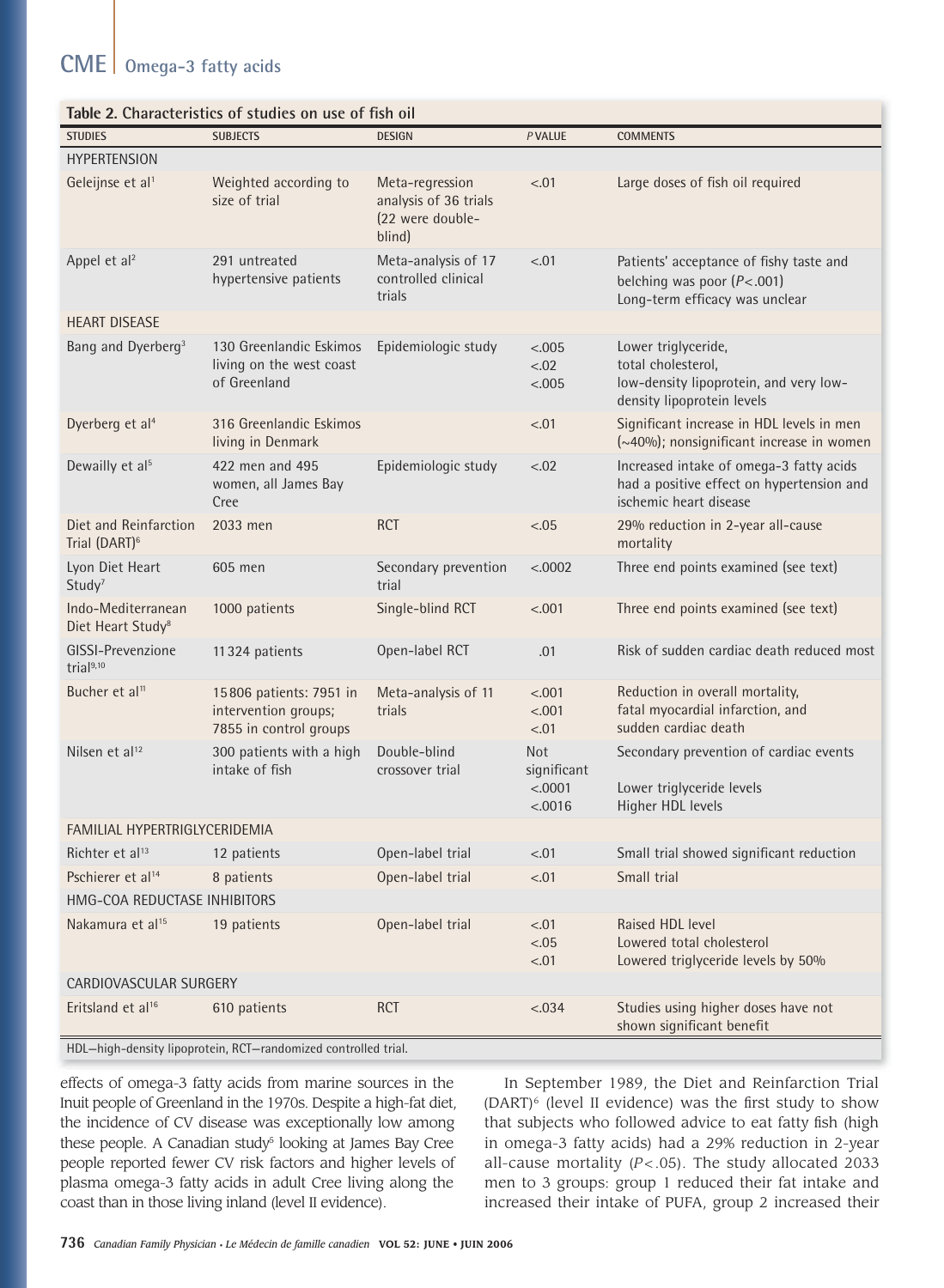fatty fish intake, and group 3 increased their cereal fibre intake.

The Lyon Diet Heart Study,<sup>7</sup> a secondary prevention trial (level I evidence), followed 605 men after myocardial infarction (MI) for 4 years. One group  $(n=303)$ received a diet rich in omega-3 and omega-9 fatty acids and low in both omega-6 fatty acids and saturated fats (the Mediterranean diet). The second group  $(n=302)$  followed the Prudent Heart Diet, which is similar to the American Heart Association diet. Three end points were used: cardiac death or non-fatal MI; cardiac death or non-fatal MI plus secondary end points including unstable angina, stroke, heart failure, and pulmonary or peripheral embolism; and all of the preceding plus minor events requiring hospital admission. The experimental group following the Mediterranean diet had fewer events at all end points. For the first end point, the first group had 14 events, and the second group 44 events  $(P < .0002)$ . For the second end point, the first group had 27 events, and the second group had 90 events ( $P < .0002$ ). For the third end point, the first group had 95 events, and the second group had 180 events  $(P < .0002)^{34}$  (Figure 17). The control group had an omega-6-to-omega-3 ratio of 10:1; the experimental group had a ratio of 4:1. A striking protective effect was reported with a 50% to 70% reduction in risk of recurrence of CV events after 4 years' follow up.



In the Indo-Mediterranean Diet Heart Study (1000 patients)<sup>8</sup> (level I evidence), those in the experimental group (diet high in ALA) had fewer CV events than those in the control group (39 vs  $76$ ,  $P < .001$ ). Also reduced were sudden cardiac death (6 vs 16,  $P < .015$ ) and nonfatal MI (21 vs 43, P<.001) (Figure 27,34). Omega-6-toomega-3 ratios were 38:1 before the trial and 33:1 before the intervention; after 2 years in the trial, ratios were 9:1 in the experimental group and 21:1 among controls. The prevalence of coronary artery disease was 2% to 3% in rural areas of India and 9% to 14% in urban populations.



Figure 2. Data from the Indo-Mediterranean Diet Heart Study<sup>7,34</sup>

The high incidence in urban areas is thought to be due to

intake of Indian ghee or clarified butter (rich in cholesterol oxides) and high omega-6-to-omega-3 ratios.<sup>35,36</sup>

The GISSI-Prevenzione trial (level I evidence)<sup>9,10</sup> randomly assigned 11324 patients surviving a recent MI into 4 groups: one took a capsule containing 850 mg/d of omega-3 fatty acids each day, another took 300 IU of vitamin E daily, a third group took both each day, and the control group took nothing. After 3.5 years, overall mortality was reduced by 20% and CV mortality was reduced by 30% in the group taking capsules of omega-3 fatty acids. No benefit was apparent from taking vitamin E alone. A 45% reduction in sudden cardiac death  $(P=.01)$ accounted for most of the benefit. Omega-3 fatty acids seem to be able to stabilize contractile heart cells electrically and thus prevent ventricular arrhythmias.<sup>23</sup>

A meta-analysis by Bucher et al<sup>11</sup> (level I evidence) identified 11 trials published between 1966 and 1999 with a total of 7951 patients in intervention groups and 7855 in control groups. They found that intake of fish or fish oil reduced rates of overall mortality  $(P < .001)$ , fatal MI ( $P < .001$ ), and sudden cardiac death ( $P < .01$ ). Mortality from coronary artery disease was reduced by 40% to 60% with consumption of 40 to 60 g of fish daily.

Several studies, including the Cardiovascular Health Study,<sup>37</sup> the Family Heart Study,<sup>38</sup> the Health Professionals Follow-up Study,<sup>39</sup> the Multiple Risk Factor Intervention Trial,<sup>40</sup> and the Nurses' Health Study,<sup>41</sup> showed benefit of ALA in CV disease. The Zutphen Elderly Study,<sup>42</sup> however, found a modest link between ALA and increased risk of CV disease. Excessive consumption of trans fatty acids might have contributed to this.

Although most studies have shown that omega-3 fatty acids are useful for secondary prevention of CV disease, some have shown no statistical benefit. A study done by Nilsen et al<sup>12</sup> (level I evidence) showed no benefit for prevention of further cardiac events in 300 patients from Norway. Those patients had significantly lower triglyceride levels  $(P < .0001)$  and significantly higher HDL levels  $(P<.0016)$  than most people. It is thought that no further benefit was possible among these people who already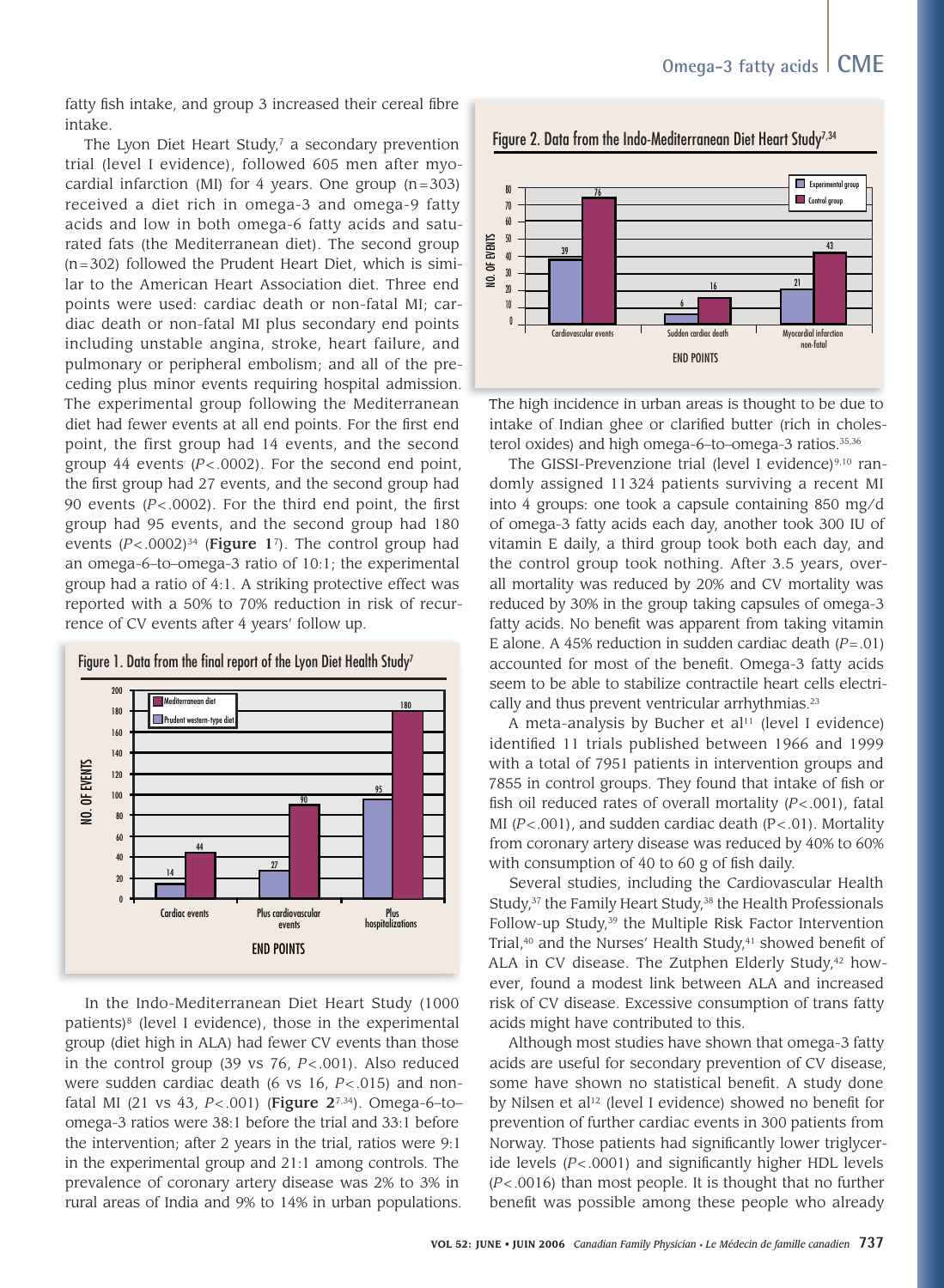## **CME Omega-3 fatty acids**

consumed a great deal of fish in their diet. This study was also shorter than many of the studies listed above.

#### **Severe familial hypertriglyceridemia**

Supplementation with omega-3 fatty acids has been shown to be of benefit in severe familial hypertriglyceridemia. Richter et al<sup>13</sup> (level II evidence) demonstrated that adding 4.32 g/d of omega-3 fatty acids to the diet for 8 weeks reduced serum triglycerides from 18.29 to 10.1 mmol/L. Pschierer et al<sup>14</sup> (level II evidence) showed that serum triglycerides had decreased significantly from 16.9 to 11.2 mmol/L after 1 month, and further decreased after 11 months to 10.1 mmol/L on average with supplementation with omega-3 fatty acids.

#### **Fish oil and HMG-CoA reductase inhibitors**

The effectiveness of statins can be improved by adding omega-3 fatty acids to the diet.<sup>43,44</sup> A small study looked at combining statins and fish oil (level II evidence).<sup>15</sup> Adding 900 to 1800 mg of EPA to the diet of patients already taking HMG-CoA reductase inhibitors resulted in a further decrease in total cholesterol from 5.63 to 5.02 mmol/L (*P* < .05) and in triglycerides from 2.07 to 1.08 mmol/L (P<.01). Serum HDL increased significantly from 1.23 to 1.34 mmol/L  $(P < .01)$ .

#### **Cardiovascular surgery**

In a study done by Eritsland et al<sup>16</sup> (level I evidence), 610 patients who underwent coronary artery bypass grafting were assigned to a fish-oil group  $(4 \text{ g}/d)$  of fish oil) or to a control group. The end point was patency of the graft at 1 year. A year later, vein graft occlusion was 27% in the experimental group and 33% in the control group (*P* = .034). Vein graft occlusion was inversely related to the relative change in serum omega-3 fatty acid levels. Initial studies done on coronary angioplasty patients<sup>45</sup> showed that fish oil had promise for reducing recurring stenosis, but later studies using higher doses did not show any statistically significant reduction.<sup>46</sup>

#### **Dietary suggestions, discussion, and recommendations**

In 1990, Canada was the first country to provide separate dietary recommendations for omega-6 and omega-3 fatty acids for people of all ages.<sup>47</sup> For adults between 25 and 49 years old, Health Canada suggests 1500 mg of omega-3 and 9000 mg of omega-6 polyunsaturates daily for men and 1100 mg of omega-3 and 7000 mg of omega-6 fatty acids daily for women. This results in an omega-6–to–omega-3 ratio of 6:1. It is thought that most Canadians do not have this modest daily intake of omega-3 fatty acids. Dietary sources of omega-3 fatty acids and some instructions for making them palatable are shown in **Table 3**.48 Side effects and interactions associated with consumption of fish oil are listed in Table 4. 49-53

**Table 3. Sources of omega-3 essential fatty acids:**  *To consume the minimum daily amount of 1200 mg of omega-3 fatty acids, people can choose a variety of food from the list in this table or take 3-4 fi sh oil capsules daily.*

| SOURCES OF OMEGA-3 FATTY<br><b>ACIDS*</b>                                                                                                            | <b>CONTENT OF EPA,</b><br>DHA, OR ALA IN THESE<br><b>SOURCES</b>                                                             | <b>SOURCE OF</b><br>EPA, DHA, OR<br>ALA                                                               |
|------------------------------------------------------------------------------------------------------------------------------------------------------|------------------------------------------------------------------------------------------------------------------------------|-------------------------------------------------------------------------------------------------------|
| Flax seed<br>Flax $oil+$<br>Purslane<br>Hemp oil <sup>+</sup><br>Canola oil<br>Soya bean oil<br>Dark green leafy vegetables<br>Walnuts and pine nuts | $2.2$ g/5 mL<br>8.5 g/5 mL<br>Small amounts<br>3.1 $q/5$ mL<br>1.3 $g/5$ mL<br>$0.9$ g/5 mL<br>Small amounts<br>$0.7$ g/5 mL | <b>ALA</b><br>ALA<br><b>ALA</b><br><b>ALA</b><br><b>ALA</b><br><b>ALA</b><br><b>ALA</b><br><b>ALA</b> |
| Designer milk products<br>· Beatrice omega-3 milk<br>• Astro BioBest omega-3<br>yogurt<br>• Lactantia Healthy<br>Attitude omega-3<br>margarine       | $0.3$ g/250 mL<br>$0.3$ g/113 mL<br>$0.5$ g/10 g                                                                             | ALA<br><b>ALA</b><br><b>ALA</b>                                                                       |
| • Black Diamond DHA<br>omega-3 natural cheese<br>Krill oil (omega-3-to-<br>omega-6 ratio is 13:16) and<br>other shellfish                            | $0.1$ g/30 g<br>Varies                                                                                                       | <b>DHA</b><br>DHA, EPA                                                                                |
| Fish<br>• Sockeye and chum<br>salmon<br>• Chinook salmon<br>• Rainbow trout<br>• Mackerel<br>• Sardines<br>• Herring                                 | 1 g/130 g<br>1 $q/60 q$<br>1 $q/90-95q$<br>1 $q/60 - 240q$<br>1 $q/60 - 85q$<br>1 $q/30-60q$                                 | DHA, EPA<br>DHA, EPA<br>DHA, EPA<br>DHA, EPA<br>DHA, EPA<br>DHA, EPA                                  |
| Other seafood                                                                                                                                        | Varies                                                                                                                       | DHA, EPA                                                                                              |
| Cod-liver oil <sup>+</sup><br>Fish oil <sup>§</sup>                                                                                                  | 1 $q/5$ mL<br>1 g/3 mL                                                                                                       | DHA, EPA<br>DHA, EPA                                                                                  |
| Designer eggs<br>$\bullet$ Omega-3 egg <sup>  </sup><br>• Dr Sims egg <sup>1</sup>                                                                   | $1$ g/2.5 eggs<br>$1$ g/1.6 eggs                                                                                             | DHA, EPA<br>DHA, EPA                                                                                  |
| Omacor capsule (not<br>currently available)                                                                                                          | 850 mg                                                                                                                       | DHA, EPA                                                                                              |

ALA—alpha-linolenic acid, DHA—docosahexaenoic acid, EPA—eicosapentenoic acid.

\*Includes long-chain polyunsaturated fatty acids, EPA and DHA, and plant-source omega-3 fatty acid, ALA.

† Flax oil and hemp oil can be mixed into salad dressings and other food. These oils oxidize easily and should never be used for cooking. ‡ Also a good source of vitamins A and D.

<sup>§</sup>Fish-oil flavours are milder in capsules, especially if capsules are swallowed cold from the refrigerator.

||Each designer omega-3 egg has 0.38 g of DHA and EPA (omega-6–to–omega-3 ratio is 1.6:1), 7 times as much vitamin E as, and less cholesterol than, a normal egg.

¶ A Dr Sims designer egg has 0.6 g of DHA and EPA (omega-6–to– omega-3 ratio is 1:1). A normal egg has 0.05 g of DHA and EPA. Data from Kris-Etherton et al.<sup>48</sup>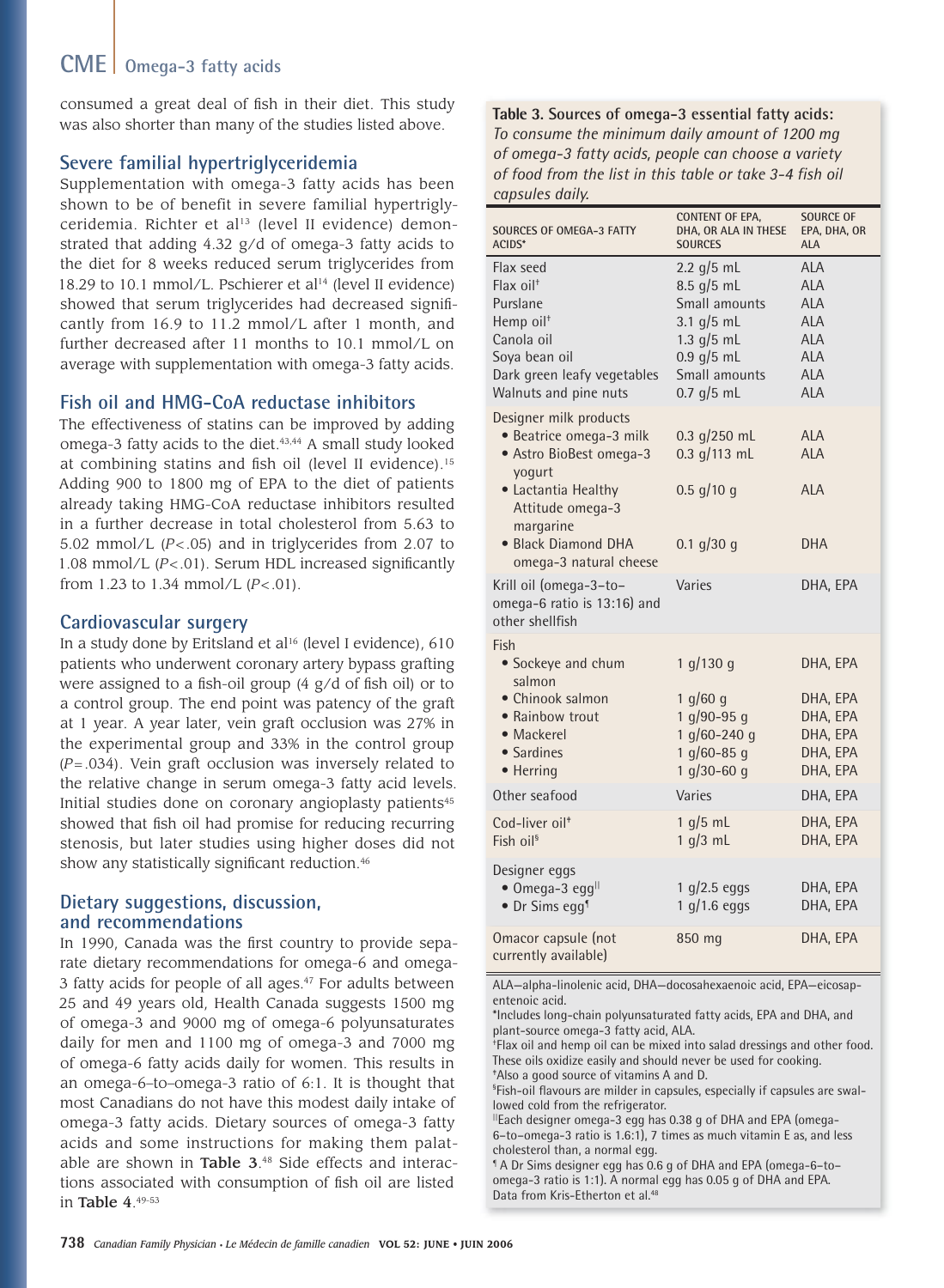#### **Table 4. Fish-oil interactions and side effects**

| <b>INTERACTIONS AND SIDE EFFECTS</b> | <b>CONCERNS</b>                                                                                                                        |
|--------------------------------------|----------------------------------------------------------------------------------------------------------------------------------------|
| <b>INTERACTIONS</b>                  |                                                                                                                                        |
| Coumadin                             | Increased bleeding time <sup>49</sup>                                                                                                  |
| Digoxin                              | Increased response to<br>digitalis <sup>50</sup>                                                                                       |
| <b>SIDE EFFECTS</b>                  |                                                                                                                                        |
| High doses $(>15$ g) of fish oil     | Increased bleeding time <sup>51</sup>                                                                                                  |
| Flax and flax oil                    | Rare allergy reported <sup>52</sup>                                                                                                    |
| Fish oil                             | Fishy taste and belching of<br>fishy flavours                                                                                          |
| Oily fish                            | Mercury and dioxins in larger<br>fish, especially shark or<br>swordfish. Fish oil has been<br>shown to have less mercury <sup>53</sup> |

The American Heart Association issued new recommendations on consumption of omega-3 fatty acids in  $2003<sup>48</sup>$  These are listed in Table  $5<sup>48,54</sup>$  along with recommendations from an expert round-table discussion at the 34th Annual Scientific Meeting of the European Society for Clinical Investigation.<sup>54</sup>

#### **Conclusion**

There is now solid evidence that omega-3 fatty acids favourably modulate disease processes, such as hypertension, coronary artery disease, and hypertriglyceridemia. Increasing dietary intake of omega-3 fatty acids and bringing the ratio of omega-3 to omega-6 fatty acids into a healthy balance would improve Canadians' cardiovascular health. w

#### **Competing interests**

*None declared*

*Correspondence to:* Dr G. Schwalfenberg*, 9509—156 St, Suite 301, Edmonton AB T5P 4J5; telephone 780 484- 1433; fax 780 489-1211; e-mail* gschwals@telus.net

#### **References**

- 1. Geleijnse JM, Giltay EJ, Grobbee DE, Donders AR, Kok FJ. Blood pressure response to fish oil supplementation: metaregression analysis of randomized trials. *J Hypertens* 2002;20(8):1493-9.
- 2. Appel LJ, Miller ER III, Seidler AJ, Whelton PK. Does supplementation of diet with 'fish oil' reduce blood pressure? A meta-analysis of controlled clinical trials. Arch *Intern Med* 1993;153(12):1429-38.
- 3. Bang HO, Dyerberg J. Plasma lipids and lipoproteins in Greenlandic west coast Eskimos. *Acta Med Scand* 1972;192(1-2):85-94.
- 4. Dyerberg J, Bang HO, Hjorne N. Fatty acid composition of the plasma lipids in Greenland Eskimos. *Am J Clin Nutr* 1975;28(9):958-66.
- 5. Dewailly E, Blanchet C, Gingras S, Lemieux S, Holub BJ. Cardiovascular disease risk factors and n-3 fatty acid status in the adult population of James Bay Cree. *Am J Clin Nutr* 2002;76(1):85-92.
- 6. Burr ML, Fehily AM, Gilbert JF, Rogers S, Holliday RM, Sweetnam PM, et al. Effects of<br>changes in fat, fish, and fibre intakes on death and myocardial reinfarction: diet and reinfarction trial (DART). *Lancet* 1989;2:757-61.
- 7. Leaf A. Dietary prevention of coronary heart disease: the Lyon Diet Heart Study. *Circulation* 1999;99(6):733-5.
- 8. Singh RB, Dubnov G, Niaz MJ, Ghosh S, Singh R, Rastogi SS, et al. Effect of an Indo-Mediterranean diet on progression of coronary artery disease in high risk patients (Indo-Mediterranean Diet Heart Study): a randomised single-blind trial. *Lancet* 2002;360(9344):1455-61.
- 9. Stone NJ. The Gruppo Italiano per lo Studio della Sopravvivenza nell'Infarto Miocardio (GISSI)-Prevenzione Trial on fish oil and vitamin E supplementation in myocardial infarction survivors. *Curr Cardiol Rep* 2000;2(5):445-51.

#### **Table 5. Recommendations of the American Heart Association48 and the European Society for Clinical Investigation54 regarding consumption of omega-3 fatty acids**

| <b>PATIENTS'</b><br><b>CONDITIONS</b>       | AMERICAN HEART<br>ASSOCIATION <sup>48</sup>                                                                                                             | <b>EUROPEAN SOCIETY FOR</b><br><b>CLINICAL INVESTIGATION54</b>                                                                                                                                                                                              |
|---------------------------------------------|---------------------------------------------------------------------------------------------------------------------------------------------------------|-------------------------------------------------------------------------------------------------------------------------------------------------------------------------------------------------------------------------------------------------------------|
| No documented<br>coronary artery<br>disease | Eat a variety of<br>oily fish* at least<br>twice weekly<br>Include oils and<br>foods rich in ALA<br>$(1.5 - 3.0)$ daily                                 | Reduce coronary artery<br>disease mortality by<br>consuming 1-2 fish<br>meals weekly<br>Reduce risk of<br>myocardial infarction<br>with 1% of energy<br>supplied by plant-based<br>(ALA) omega-3 fatty<br>acids                                             |
| Documented<br>coronary artery<br>disease    | Consume 1 g of<br><b>EPA and DHA</b><br>derived from oily<br>fish daily<br>Supplements can<br>be considered<br>Consume foods<br>rich in ALA as<br>well  | Reduce risk of total,<br>cardiovascular, coronary<br>artery, and sudden death<br>mortality after<br>myocardial infarction by<br>treating with 1 g/d of<br>omega-3 fatty acids,<br>mainly EPA and DHA,<br>irrespective of high or<br>low consumption of fish |
| Hyper-<br>triglyceridemia                   | Consume 2-4 g<br>of EPA and DHA<br>daily<br>under a doctor's<br>supervision                                                                             | Reduce coronary risk<br>profile in patients with<br>dyslipidemia with<br>1-4 $g/d$ of omega-3<br>fatty acids of marine<br>origin. A potent<br>alternative is to combine<br>statins with marine<br>omega-3 fatty acids                                       |
| Hypertension                                | Dose-dependent<br>response to EPA<br>and DHA;<br>however, difficult<br>to maintain<br>supplementation<br>with $>4$ g/d to<br>achieve maximum<br>benefit | Reduce moderate<br>hypertension with 4 g/d<br>of omega-3 fatty acids<br>of marine origin<br>Protect against<br>development of<br>hypertension in heart<br>transplant patients with<br>4 g/d of omega-3 fatty<br>acids of marine origin                      |
| Coronary artery<br>bypass grafting          | No<br>recommendations                                                                                                                                   | Reduce graft occlusion<br>rates with 4 g/d of<br>omega-3 fatty acids of<br>marine origin                                                                                                                                                                    |
| Coronary<br>angioplasty                     | Omega-3 fatty<br>acids not<br>recommended                                                                                                               | Omega-3 fatty acids not<br>recommended                                                                                                                                                                                                                      |

ALA—alpha-linolenic acid, DHA—docosahexaenoic acid, EPA—eicosapentenoic acid.

\*Lean fish have smaller amounts of omega-3 fatty acids; fried fish (frozen breaded fish products or fish from fast-food outlets) have minimal amounts of omega-3 fatty acids